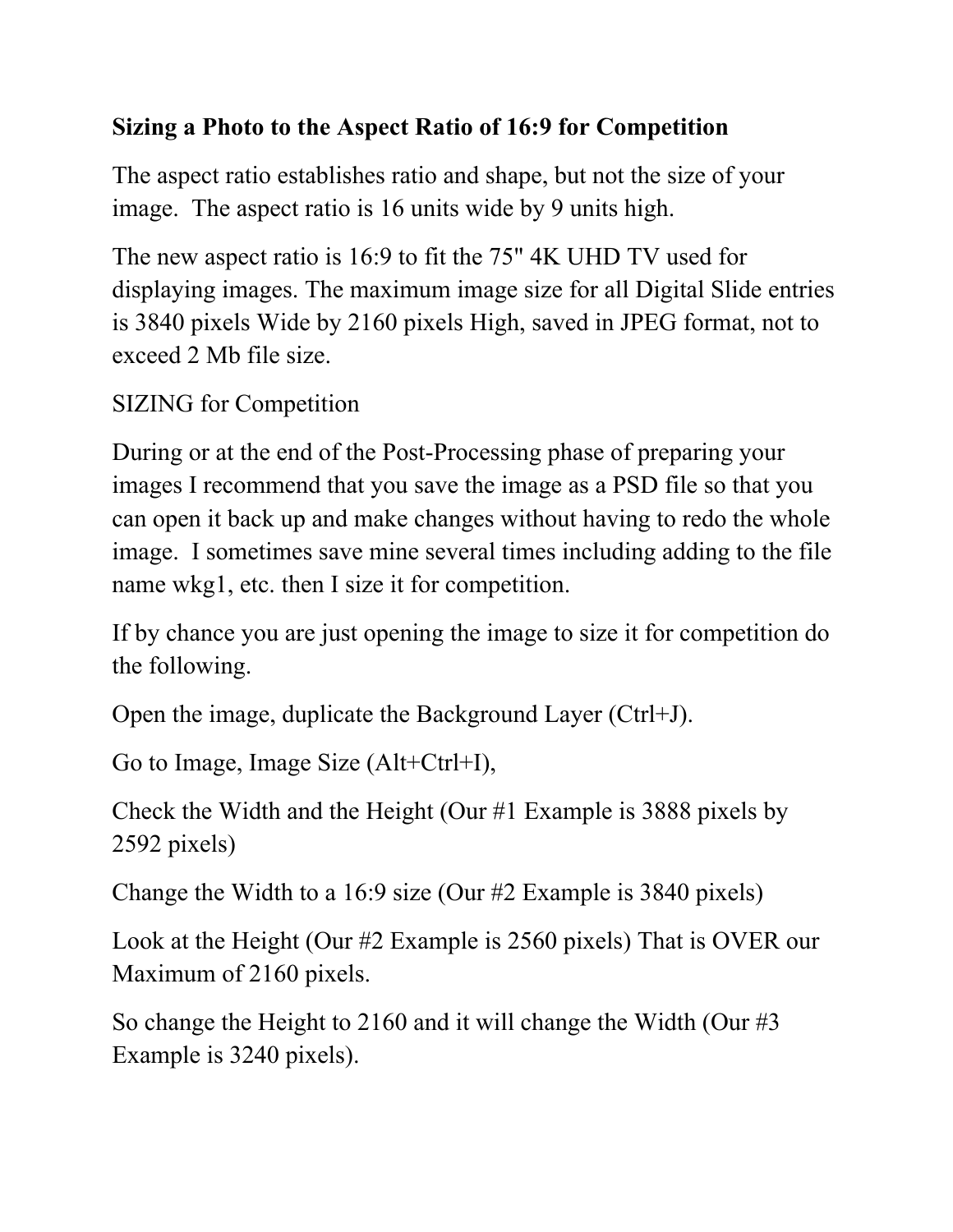| <b>Image Size</b><br>#1 Example                                                                                       | X<br>Image Size<br>#2 Example                                                                                                                                      | X              |
|-----------------------------------------------------------------------------------------------------------------------|--------------------------------------------------------------------------------------------------------------------------------------------------------------------|----------------|
| Pixel Dimensions: 28.8M<br>Width: 3888<br>pixels<br>$\checkmark$<br>18<br>Height: 2592<br>pixels<br>Document Size:    | Pixel Dimensions: 28.1M (was 28.8M)<br>OK<br>OK<br>Width: 3840<br>pixels<br>Cancel<br>$\sqrt{2}$<br>Height: 2560<br>pixels<br>Auto<br>Document Size:               | Cancel<br>Auto |
| Width: 54<br>inches<br>18<br>Height:<br>36<br>inches<br>Resolution: 72<br>pixels/inch<br>Scale Styles<br>$\checkmark$ | Width: 53.333<br>inches<br> 8<br>Height: 35.556<br>inches<br>Resolution: 72<br>pixels/inch<br>$\checkmark$<br>Scale Styles                                         |                |
| Constrain Proportions<br>Resample Image:<br>Bicubic (best for smooth gradients)<br><b>Image Size</b>                  | Constrain Proportions<br>Resample Image:<br>Bicubic (best for smooth gradients)<br><b>Canvas Size</b><br>X                                                         | $\times$       |
| #3 Example<br>Pixel Dimensions: 20.0M (was 28.8M)<br>Width: 3240<br>pixels<br> 8<br>Height: 2160<br>pixels            | #4 Example<br>Current Size: 20.0M<br>OK<br>Width: 3240 pixels<br>Cancel<br>Height: 2160 pixels<br>New Size: 23.7M<br>Auto<br>Width: 3840<br>pixels<br>$\checkmark$ | OK<br>Cancel   |
| Document Size:<br>Width: 45<br>inches<br> 8 <br>Height: 30<br>inches<br>Resolution: 72<br>pixels/inch                 | Height: 2160<br>pixels<br>$\checkmark$<br>Relative<br>Anchor:                                                                                                      |                |
| Scale Styles<br>Constrain Proportions<br>Resample Image:<br>Bicubic (best for smooth gradients)<br>$\checkmark$       | Canvas extension color: Black                                                                                                                                      |                |

Click OK.

Go to Image, Canvas Size (Alt+Ctrl+C)

Change the Width to 3840 (Our #4 Example is 3840 pixels)

Make sure the Canvas extension color is set to Black

Click OK.

It will add the black canvas background to your image to 3840 x 2160 and will fit the 16:9 aspect ratio of the TV.

Finish enhancements and flatten the image,

```
Go to Save As (Ctrl+Shift+S)
```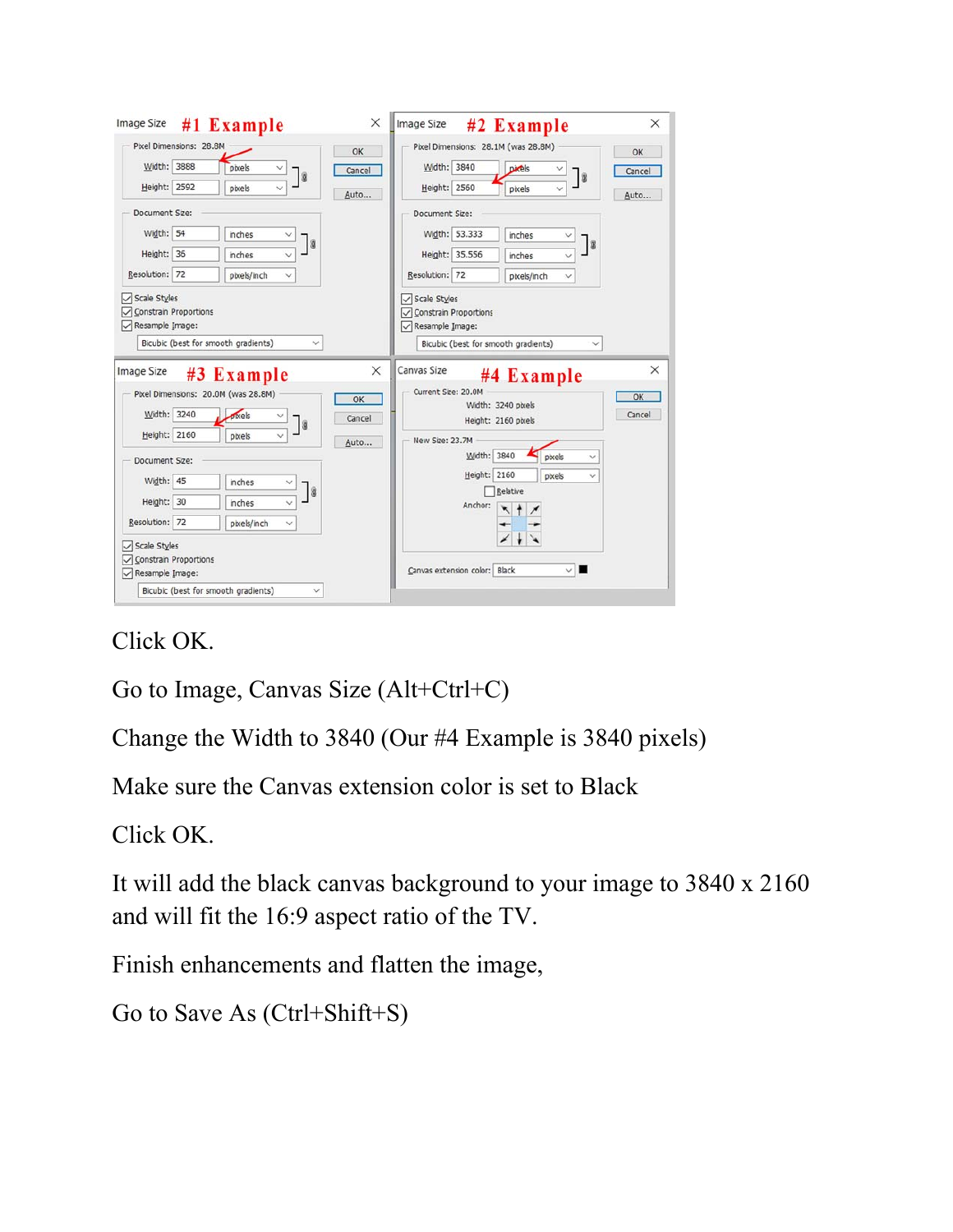Name your image file. Make sure you know what folder it is in.

Select JPG

Click Save.

That Opens the JPEG Options Box



On the right under the checked Preview box, you'll see the image file size (Our #5 Example is 1.5M)

You'll notice an Image Options panel that shows Quality (Our #5 Example is 9 High)

There is a slider with an arrow that goes from small file (on the left) to large file (on the right)

Moving the slider towards the right will decrease the file size.

The Format Options panel has Baseline ("Standard") selected.

Once you get it to less than 2Mb Click OK and you're done.